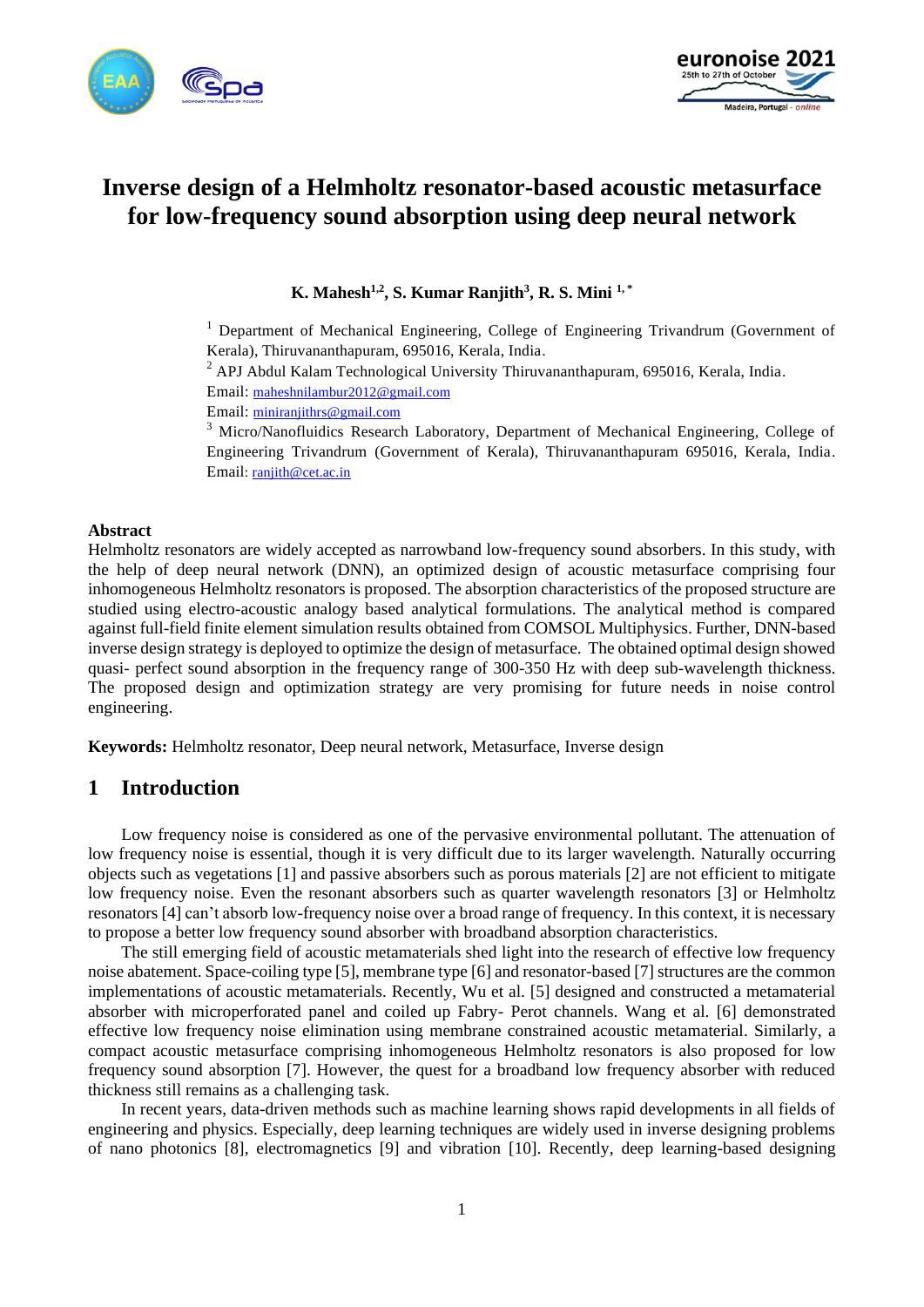

methods are also started to use in acoustic problems. Among them, the inverse design methodology using deep neural network proposed in the previous work [11] needs special attention owing to its superior performance and excellent prediction capability. In this work also, the same inverse design strategy [11] is used to optimize the structure of the proposed acoustic absorber.

In this study, the analytical and numerical examinations of a novel acoustic metasurface comprising inhomogeneous Helmholtz resonators is considered. Initially, the analytical scheme is established using equivalent medium theory and electro-acoustic analogy. Then the validity of the scheme is assured using fullfield finite element simulations. Later, using a deep neural network based inverse design scheme, an optimal design of metasurface absorber is accomplished.

This paper is structured as follows: The geometric description of the metasurface is detailed in Section 2. The analytical methodology used for the determination of absorption coefficient of the metasurface is described in Section 3. The details of the numerical methodology are dealt in Section 4. Then the deep neural network based inverse design of the absorber is described in Section 5. Finally, the concluding remarks are detailed in Section 6.

### **2 Geometric considerations of the metasurface**

In this study, the acoustic characteristics of a metasurface comprising four Helmholtz resonators with inserted neck (HRIN) is considered. The physical model of the proposed metasurface is given in Figure 1(a). HRIN is an altered configuration of traditional Helmholtz resonator, where the neck is totally inserted into the cavity. As shown in Figure 1(b) four such HRINs are parallelly arranged to build the metasurface. The schematic diagram of a single HRIN is shown in Figure 1(c). In order to achieve broadband noise mitigation in the low frequency regime, the geometric parameters of the proposed metasurface are inversely speculated using Deep Neural Network (DNN). The required dataset for the training purpose of DNN is generated using analytical model. The details of the analytical scheme are given in the following section.



Figure 1 – (a) Physical model of the metasurface. (b) Top view of the metasurface and (c) schematic diagram of the HRIN, where  $l_N$  is the neck length,  $l_C$  is the cavity beyond neck length,  $r_N = d_N/2$  is the neck radius  $r_c$  is the cavity radius and  $r_d$  is the radius of the metasurface structure. (d) Equivalent electro-acoustic circuit of metasurface, where  $Z_{HRi}$  is the acoustic impedance of the  $i^{th}$ HRIN.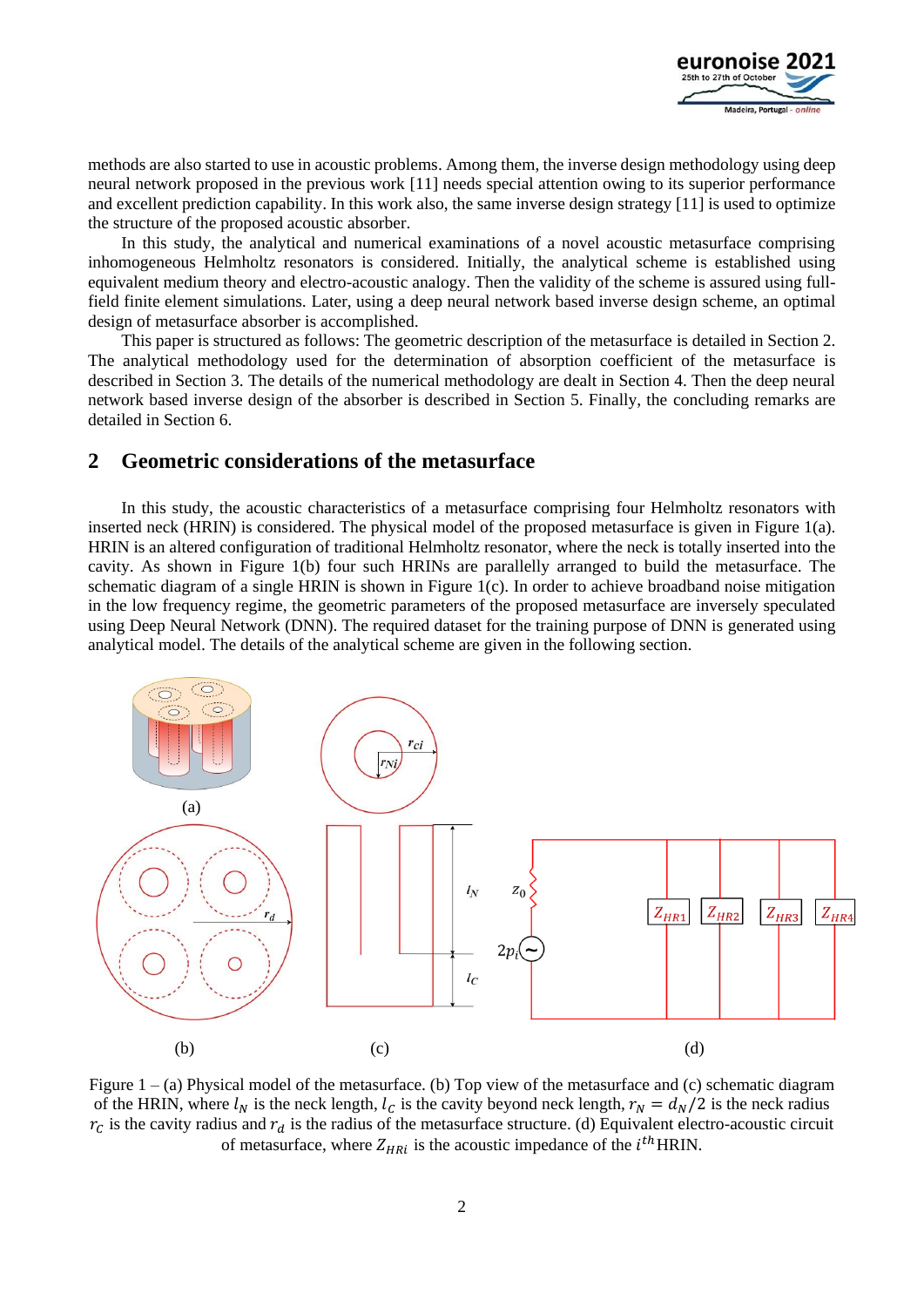

### **3 Analytical methodology**

The absorption characteristics of the proposed metasurface is analytically evaluated using the electro-acoustic analogy. The acoustic impedance of a single HRIN depends on normalized specific acoustic resistance ( $R_{HR}$ ) and normalized specific acoustic reactance  $(X_{HR})$ . Note that, the normalized specific acoustic resistance [12],

$$
R_{HR} = \frac{\sqrt{8\eta \rho \omega} (\frac{l_N}{d_N} + 1)}{\varepsilon_T \rho c},\tag{1}
$$

where  $l_N$  is neck length,  $d_N$  is diameter of neck,  $\eta$  is the dynamic viscosity of air,  $\rho$  is the density of air,  $c$  is the velocity of sound in air,  $\varepsilon_T$  is the perforation ratio and  $\omega$  is angular frequency. Here,  $\varepsilon_T = S_n/A_0$  where,  $S_n$  is the cross-sectional area of neck and  $A_0$  is the cross-sectional area of cavity. Also, the normalized specific acoustic reactance is [12],

$$
X_{HR} = \frac{k l_e}{\varepsilon_T} - \frac{1}{k l_{RC}},\tag{2}
$$

where  $l_e = (l_N + \delta)$ , is the effective neck length, in which  $\delta = 0.85 d_N$ , is the end correction of neck and  $l_{RC} = l_N + l_C - \varepsilon_T l_e$  is the modified cavity length.

Thus, the acoustic impedance of a HRIN  $(Z_{HR})$  is,

$$
Z_{HR} = Z_0 (R_{HR} + jX_{HR}),
$$
\n(3)

where,  $Z_0 = \rho c$  is the acoustic impedance of air.

The metasurface proposed in this study comprises of four Helmholtz resonators which are parallelly connected. According to the electro-acoustic analogy represented in Figure 1(d), the total acoustic impedance of the metasurface  $(Z_t)$  can be formulated as

$$
Z_t = \frac{1}{\sum_{i=1}^4 \frac{S_i}{Z_{HRi}}},\tag{4}
$$

where,  $S_i = \frac{\pi r_{Ci}^2}{\pi r^2}$  $\frac{n_1 c_i}{\pi r_d^2}$  is the area ratio of HRIN. From  $Z_t$ , the absorption coefficient of metasurface (*α*), is obtained as

$$
\alpha = 1 - \left| \frac{Z_t - Z_0}{Z_t + Z_0} \right|^2,\tag{5}
$$

### **4 Numerical model**

In order to validate the analytical model, full-field finite element simulations are carried out in COMSOL Multiphysics software. The frequency domain interface with pressure acoustics module is used to analyse the sound propagation through the metasurface. The sound pressure distribution inside the model is governed by Helmholtz equation of the form,

$$
\nabla. \left(\frac{1}{\rho}(\nabla p)\right) + \frac{k^2 p}{\rho} = 0,\tag{6}
$$

where  $p$  is the acoustic pressure and  $k$  is the wave number. The thermo-viscous losses inside the neck have to be modelled separately. For this, narrow region feature under pressure acoustic module is chosen. The walls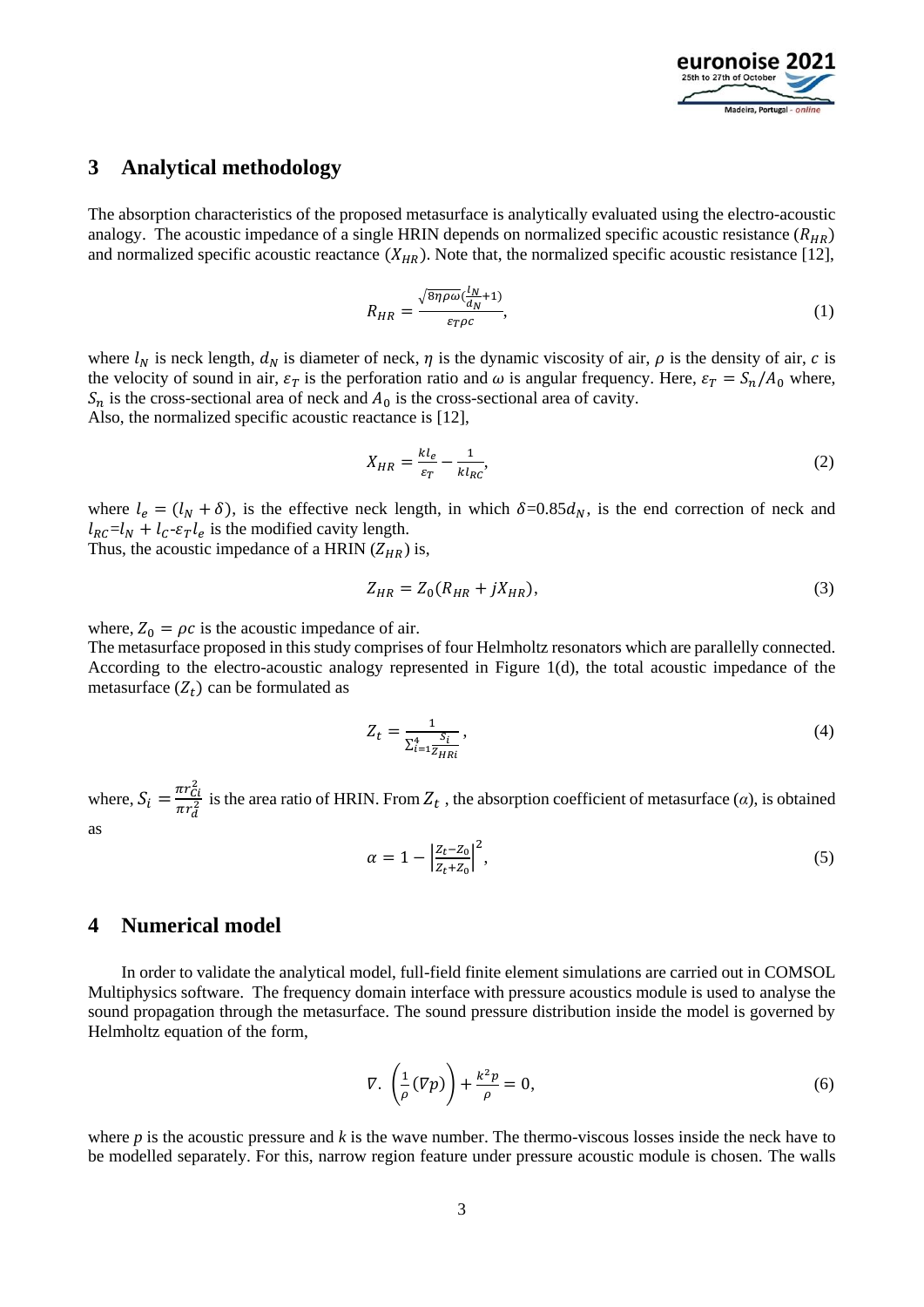

of the metasurface are modelled as perfectly rigid and the inside fluid medium is chosen as air. The domains are discretized using tetrahedral element and the maximum element size is chosen as  $\lambda/20$ , where  $\lambda$  is the wavelength corresponding to highest frequency of interest. The narrow regions such as necks are modelled using very fine mesh of high resolution. Then by using two-microphone impedance tube method [4, 13] the absorption characteristics of the metasurface is determined over a frequency regime of 100-500 Hz.

Initially the absorption characteristics of a metasurface absorber comprising four inhomogeneous HRINs are analyzed using numerical and analytical schemes. The dimensions chosen for modelling the absorber are given in Table 1. The comparison of the analytical and numerical results is given in Figure 2, which shows good agreement. The absorption characteristics of the metasurface shows four absorption peaks corresponding to the resonance frequencies of the individual HRINs. Indeed, each HRIN has almost perfect absorption and they spread within the frequency regime of 250-400 Hz.

The present study mainly focused to propose the design of a metasurface, which has quasi-perfect sound absorption in the frequency regime of 300-350 Hz. For this, deep neural network based inverse design strategy is used. The details of the inverse design using deep neural network (IDDN) are detailed in the following section.

Table 1 – Geometric parameters of the metasurface absorber with 4 different HRINs. For all HRINs the parameters kept constant are  $l_{Ni}$ =35 mm,  $l_{Ci}$ =5 mm and  $r_{Ci}$ =18 mm, where subscript '*i*' corresponds to the number of HRIN. The radius of metasurface  $r_d$ =50 mm.

| Number of HRIN | $d_{Ni}$ (mm) |
|----------------|---------------|
|                |               |
|                |               |
|                |               |
|                |               |



Figure 2 – Sound absorption characteristics of metasurface from analytical and numerical simulations. The dimensions of the metasurface are given in Table1.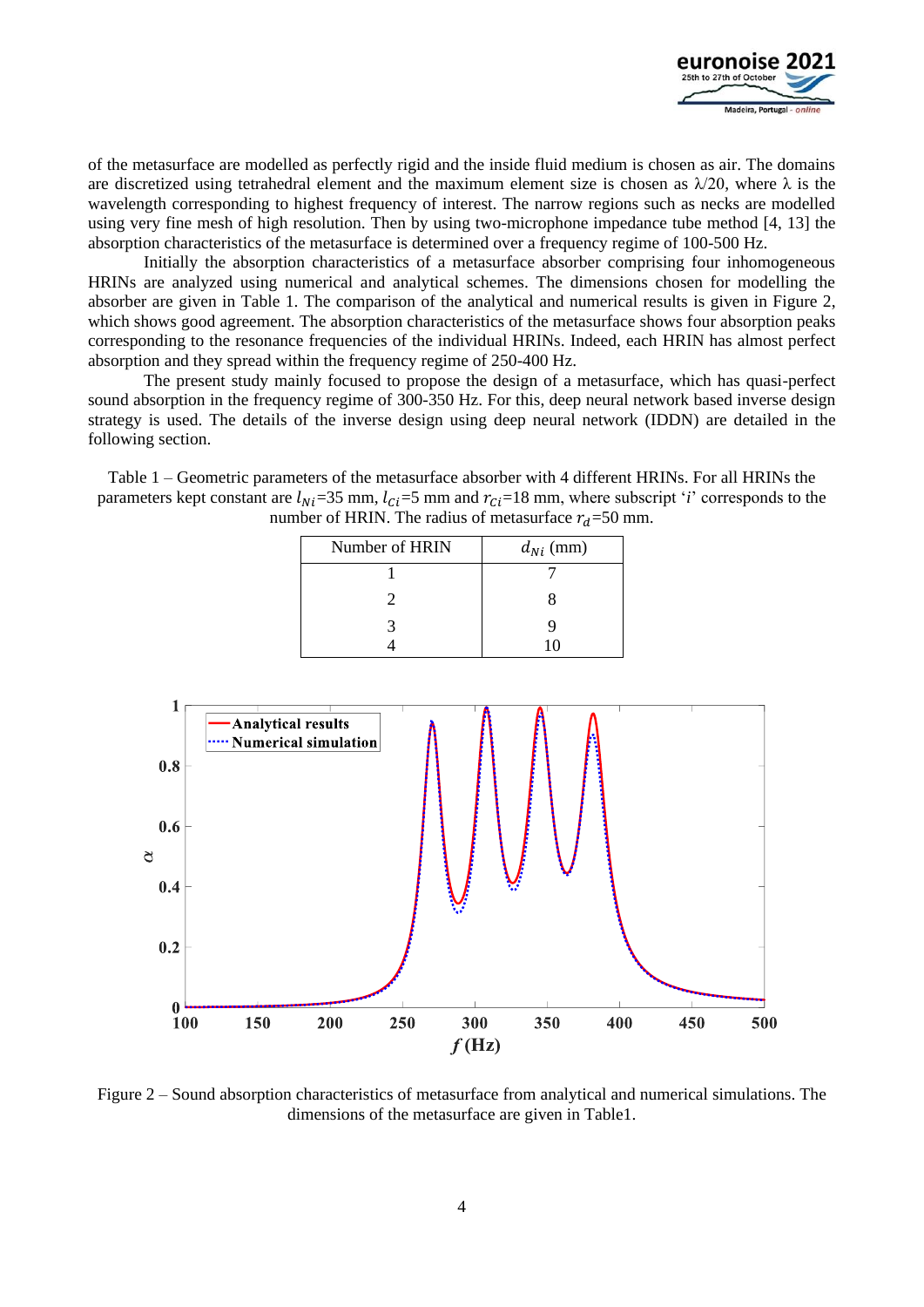

# **5 Inverse design of metasurface**

To accomplish the optimum dimensions of the metasurface, IDDN scheme is deployed. IDDN scheme is a data driven prediction technique. For this large amount of data is required, which is generated using analytical scheme. Using the generated data, the IDDN maps the relation between outputs and inputs. It has three main stages – training, validation and testing. Once the suitable deep neural network is created, it will be trained and validated using available dataset. After the successful completion of these steps the performance of the network on a mutually exclusive test data is conducted. If the performance of the model is satisfactory on test data, it is deployed for required application. The detailed explanation of the IDDN scheme is available in the previous work [11].

#### **Dataset generation**

Here, IDDN is used to map the relation between absorption characteristics and corresponding geometric parameters. When a desired absorption spectrum is given to the trained neural network it will predict the corresponding geometric parameters. In this study, the desired absorption characteristics of the metasurface will give as the inputs and the neural network will predict the geometric parameters as the outputs. The dataset required for the IDDN scheme is generated using analytical methodology. Using Eqn. (10) the absorption coefficients corresponding to an arbitrary set of nine geometrical parameters are computed over a frequency range of 0-500 Hz. Neck radii and neck lengths of HRINs as well as the radius of the metasurface are randomly varied for the data generation. During data generation all other physical and material parameters are kept constant. The dimensions chosen for the data generation are given in Table 2. To maintain a compact size, the total thickness of the metasurface is limited to 40 mm. Hence the maximum neck length chosen for training is fixed as 35 mm and cavity beyond neck length is chosen as 5 mm, while all other geometric parameters are chosen according to the frequency of interest. Using custom python scripts, a total of 262144 data samples are generated. Among them 80% of data is assigned for training and remaining data is used for validation. Also, a mutually exclusive test set of 2000 samples are generated for testing.

| Parameters | Limit of random<br>values (mm) |
|------------|--------------------------------|
| $r_{Ni}$   | $2 - 5$                        |
| $l_{Ni}$   | $20 - 35$                      |
| $r_d$      | $45 - 60$                      |

Table 2 – Dimensions chosen for the dataset generation for the prediction of geometrical parameters of metasurface.

#### **5.1 Deep neural network architecture**

The architecture of the custom DNN model used for the inverse prediction is detailed in this section. As shown in Figure 3, the DNN architecture takes absorption coefficients corresponding to 0-500 Hz as the inputs and it predicts the geometric parameters as outputs. For better performance and improved prediction accuracy the value of  $r_c$  is given as an additional input along with 500 absorption coefficients. The input data is a onedimensional array. To process such a data 1D convolutional layers are appropriate. Hence initial layers are chosen as 1D convolutional layers and dense layers are used for complex feature extraction. In between 1D convolution layers max pooling layers are used for reducing the dimensions of feature map. To prevent the model from overfitting, Dropout layers are used in between dense layers. The complete details of the architecture are given in Table 3.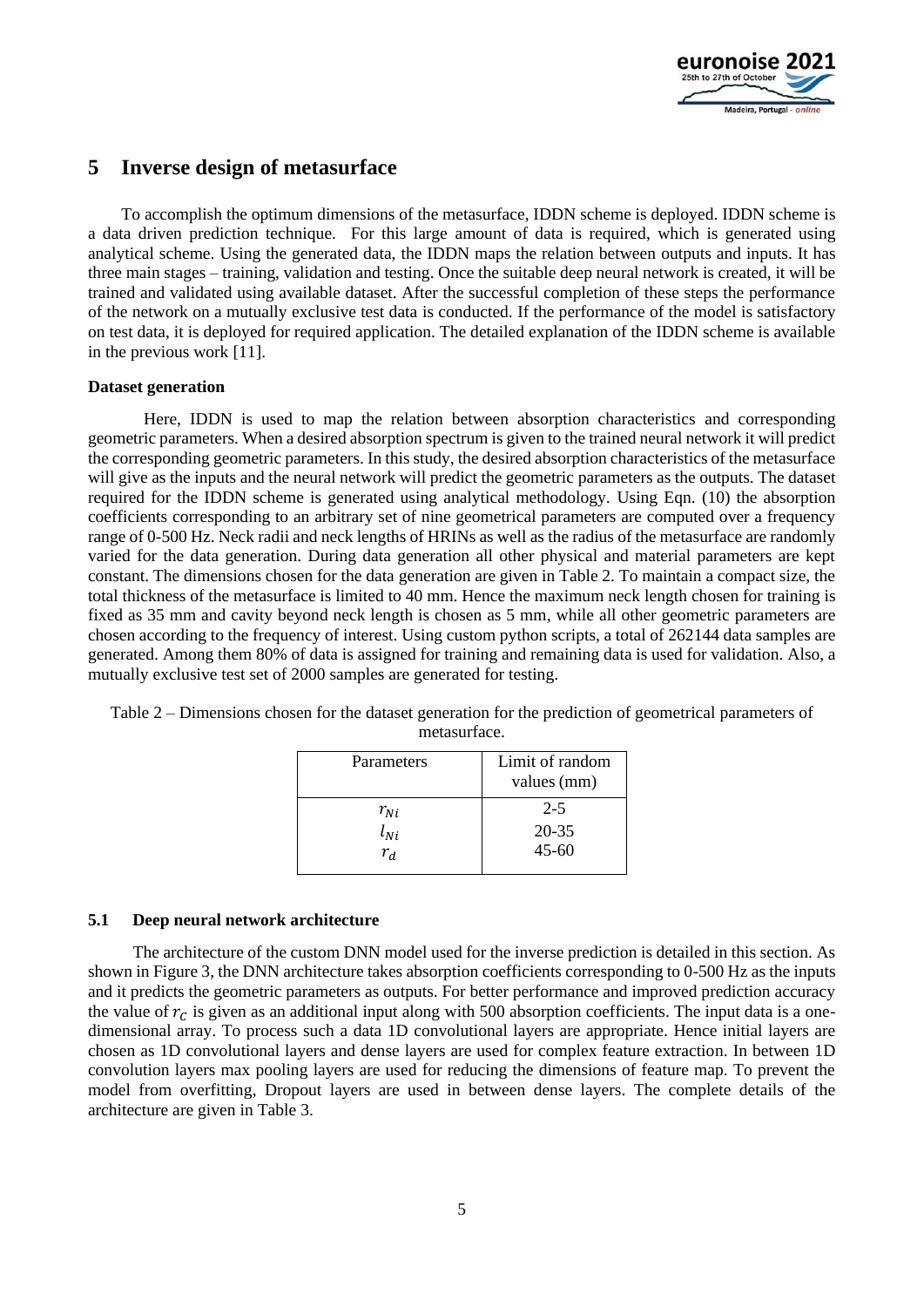



Figure 3 – Schematic representation of DNN architecture.

| Layer name     | Layer parameters                                                        | Output shape |
|----------------|-------------------------------------------------------------------------|--------------|
| Conv 1D        | $64 \times 3$ , Strides = 1, Input shape = (501, 1),<br>$Action = ReLU$ | 499x64       |
| Max pooling 1D | Pool size=3, Strides=1                                                  | 166x64       |
| Conv 1D        | $32 \times 3$ , Strides = 1, Activation = ReLU                          | 164x32       |
| Max pooling 1D | Pool size=3, Strides= $1$                                               | 54x32        |
| Flatten        |                                                                         | 1728         |
| Dense          | 1024, Activation = ReLU, Dropout rate = $0.2$                           | 1024         |
| Dense          | 1024, Activation = ReLU, Dropout rate = $0.1$                           | 1024         |
| Dense          | $512$ , Activation = ReLU                                               | 512          |
| Dense          | 256, Activation = $ReLU$                                                | 256          |
| Dense          | 128, Activation = $ReLU$                                                | 128          |
| Dense          | $64$ , Activation = ReLU                                                | 64           |
| Dense          | $32$ , Activation = ReLU                                                | 32           |
| Dense          | $8$ , Activation = ReLU                                                 | 8            |

## Table 3 – Details of layer parameters of the proposed DNN architecture.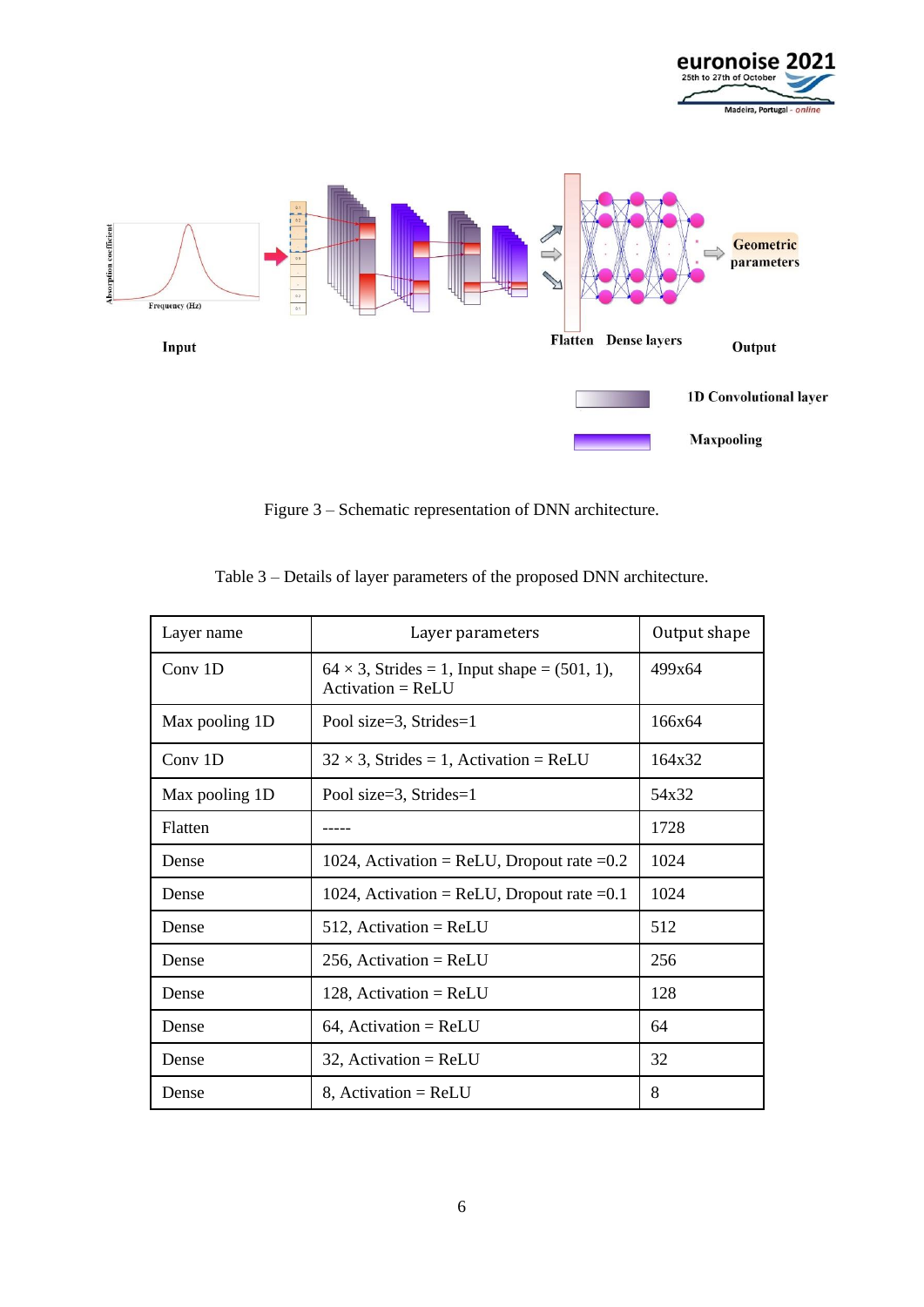

The model is trained using Adam optimizer for 1000 epochs with an initial learning rate of 0.001. The learning rate is decreased in steps up to 10<sup>-6</sup>. The batch size is chosen as 1000 and the mean absolute error (MAE) is chosen as the loss function. MAE is defined as,

$$
MAE = \frac{1}{n} \sum_{i=1}^{n} |y_j - \hat{y}_j|,
$$
\n(7)

where  $y_j$  is the actual value,  $\hat{y}_j$  is the predicted value, and '*n*' is the number of data samples. When MAE between the predicted geometric parameters and the actual geometric parameters is reduced to 0.2 in the test set, the training process of IDDN is stopped and the model is saved. Using the saved model further predictions are done.

#### **5.2 Prediction results**

After successful training and testing the DNN model is used to predict the geometric parameters of metasurface having desired absorption characteristics. For instance, two such desired absorption spectrums (blue dashed lines in Figure 4) are randomly generated (for  $S1 \& S2$ ) and passed through the neural network. In addition to the absorption spectra the value of  $r_d$  is also given as the input and it is set as 50 mm. Hence the IDDN will predict the geometric parameters of the metasurface having 50 mm radius and desired absorption spectra. The prediction results of IDDN scheme are given in Table 4. Using the predicted parameters, the absorption spectra is recreated using the analytical methodology and it is compared against desired spectrum. The obtained frequency response shows good agreement with the desired spectrum.



Figure 4 – Comparison between the desired absorption characteristics and the absorption characteristics generated using the geometric parameters predicted by IDDN method for metasurface models (a) S1 and (b) S2.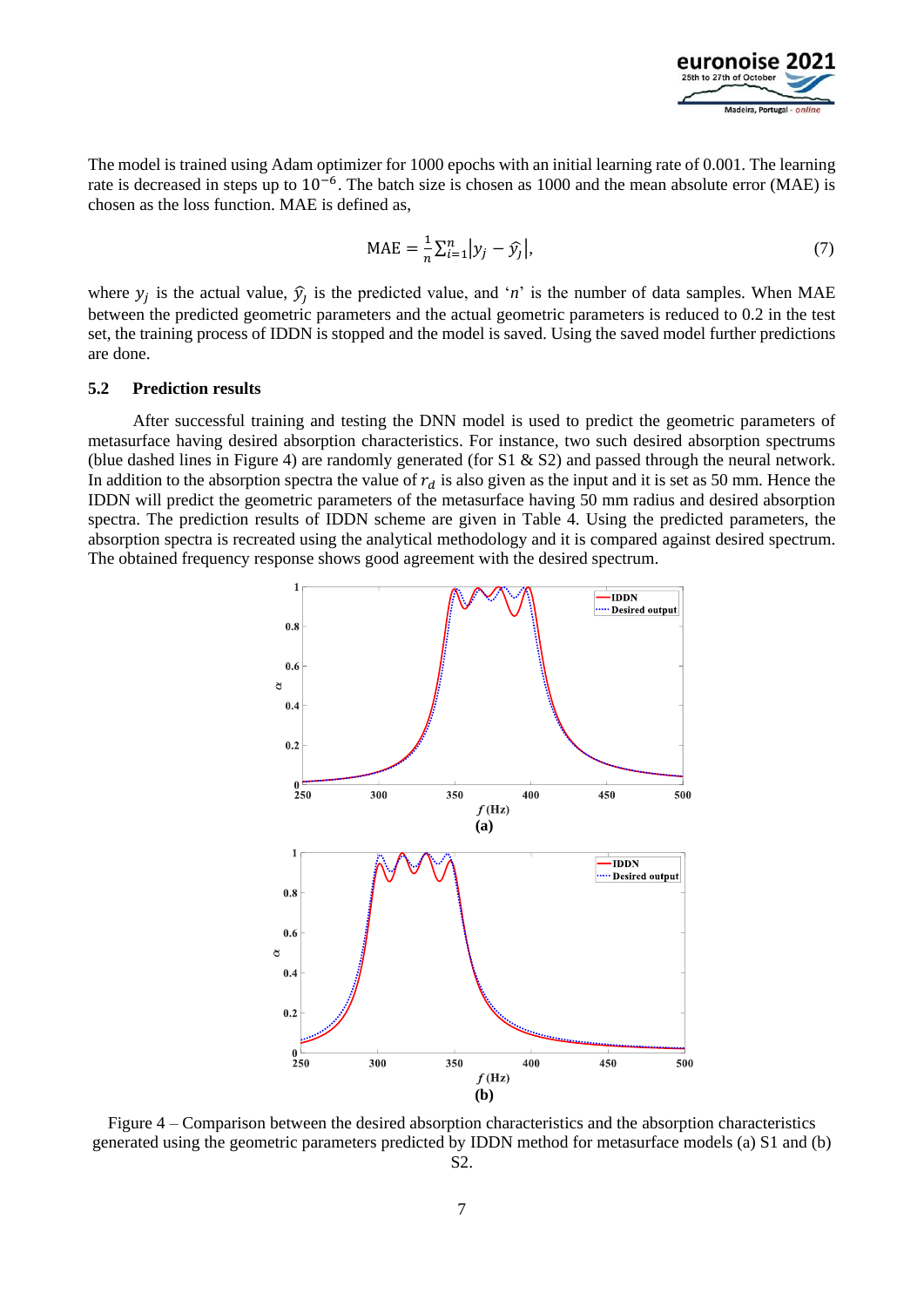

| Metasurface model                  | $d_{Ni}$ (mm)       | $l_{Ni}$ (mm)          |
|------------------------------------|---------------------|------------------------|
| S1 (90% absorption in 350-400 Hz.) | 7.6, 8.46, 8.4, 9.2 | 25.63, 30.6, 32.1, 30  |
| S2 (90% absorption in 300-350 Hz.) | 7.1, 8.1, 7.1, 8.3  | 26.2, 34.5, 31.5, 33.3 |

Table 4 – Predicted dimensions of metasurface models S1 and S2. For both models,  $l_{ci} = 5$  mm,  $r_{ci} = 18$  mm and  $r_d = 50$  mm

# **6 Conclusions**

In this study, with the help of deep neural network, optimized design of acoustic metasurface consisting of four inhomogeneous Helmholtz resonators is proposed. For that a novel design of acoustic metasurface is proposed and its absorption characteristics are evaluated using analytical scheme. The analytical scheme is validated using full- field finite element simulations. Then, using IDDN scheme the geometric parameters of the metasurface are predicted and optimal designs are proposed. The conclusions arrived from this study are listed below.

- The proposed metasurface absorber consisting of four inhomogeneous Helmholtz resonators exhibits excellent low frequency sound absorption.
- Using the IDDN method, two metasurface models with quasi-perfect sound absorption (more than 85%) is proposed. The proposed models, S1 and S2, exhibit broadband sound absorption in the frequency range of 300-350 Hz and 350-400 Hz respectively.
- The proposed metasurfaces are compact, and their overall thickness is 4 cm only, which is deep subwavelength in scale (λ/25, for *f*=350 Hz).

The proposed metasurface models as well the artificial neural network based inverse design strategy has potential applications in noise control engineering.

# **Acknowledgements**

One of the authors (K. Mahesh) gratefully acknowledges the research sponsorship under the AICTE Doctoral Fellowship (Government of India) scheme.

# **References**

- [1] V. Tyagi, K. Kumar, V. K. Jain, A study of the spectral characteristics of traffic noise attenuation by vegetation belts in Delhi, *Applied Acoustics*, 67, 2006, pp 926–935.
- [2] X. Tang and X. Yan, Acoustic energy absorption properties of fibrous materials: A review, *Composites Part A: Applied Science and Manufacturing*, 101, 2017, pp 360–380.
- [3] T. Cambonie, F. Mbailassem, and E. Gourdon, Bending a quarter wavelength resonator: Curvature effects on sound absorption properties, *Applied Acoustics*, 2018, 131, pp 87–102.
- [4] K. Mahesh, R.S. Mini. Investigation on the Acoustic Performance of Multiple Helmholtz Resonator Configurations, *Acoustics Australia*, 2021, 49, pp 355–369.
- [5] F. Wu, Y. Xiao, D. Yu, H. Zhao, Y. Wang, Low-frequency sound absorption of hybrid absorber based on micro-perforated panel and coiled-up channels, *Applied Physics Letters*, 2019, 114, pp 151901
- [6] X.Wang, H. Zhao, X. Luo, Z. Huang, Membrane constrained acoustic metamaterials for low frequency sound insulation, *Applied Physics Letters*, 2016, 108, pp 041905